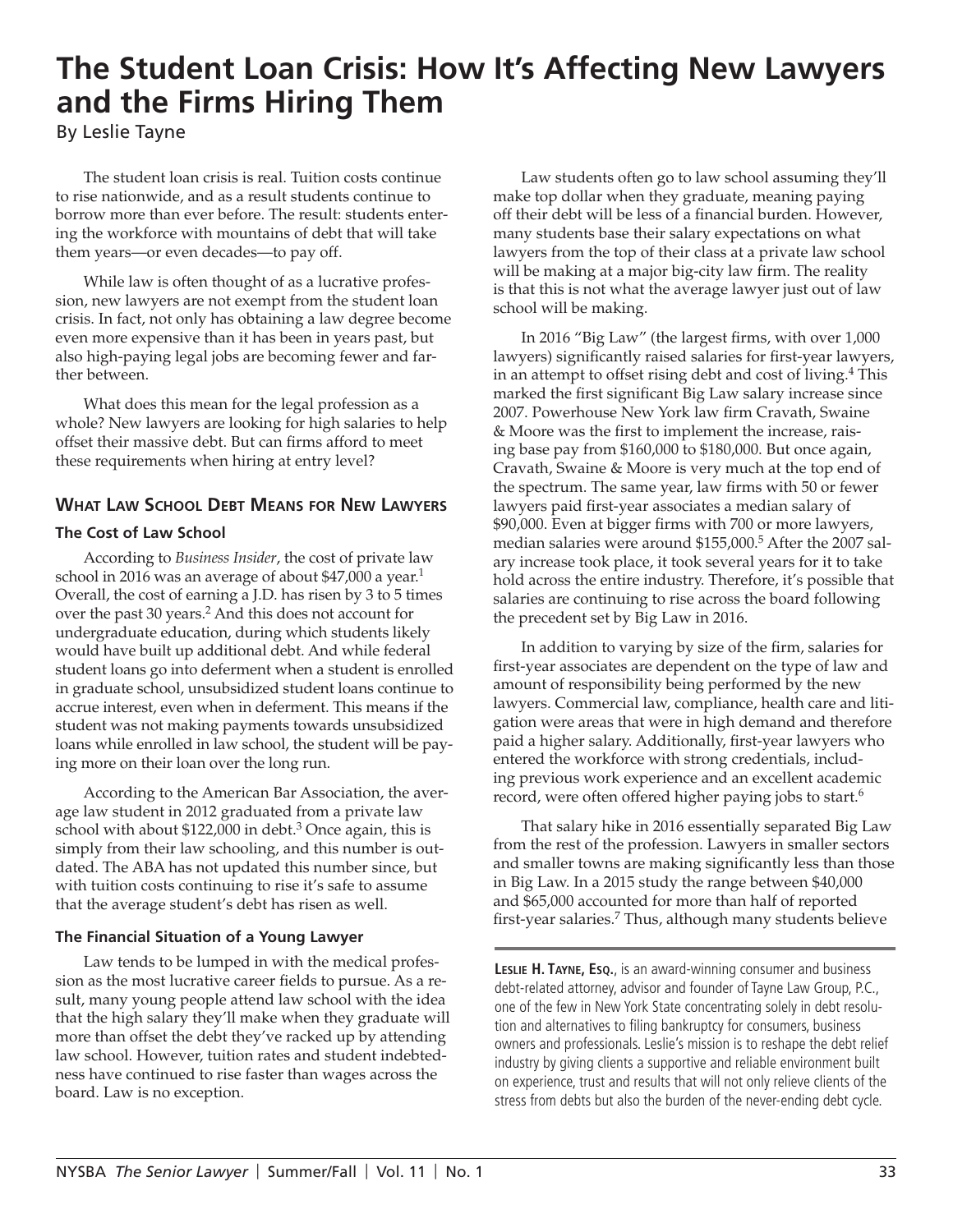their starting salary will allow them to pay their debt off relatively quickly, most recent graduates are making nowhere near the national median.

Law students should instead look at the regional and state employment data to get a better idea of what their salaries will actually be. Additionally, new lawyers may be miscalculating or neglecting to include their other expenses. In New York State in particular, cost of living is especially high. The state ranks above the national average for overall cost of living, groceries, utilities, transportation, housing, and health care. And, like the problem with tuition, cost of living continues to rise at a greater rate than wages. Therefore, even though a lawyer's income is likely to be higher in New York State, it may not be enough to completely compensate for the high cost of living.

In New York State, the average rent for a one-bedroom apartment is \$1,291, significantly higher than the national average of  $$930.<sup>8</sup>$  In that case, if a young lawyer is living alone in New York State, they're looking at over \$15,000 a year simply in rent—and that's only if you're looking at an average apartment. Young lawyers also have to account for food, health care, fitness, transportation and entertainment expenses, just to name a few. These expenses can add up quickly, particularly in a state like New York. Carrying a substantial amount of debt can certainly affect one's monthly budget, particularly if you were anticipating making more money.

### **Repaying Law School Debt**

As with all student loan debt, a number of options exist to pay off law school debt, particularly if the loan is a federal student loan. For federal loans, you will be given an option for repayment when it comes time to begin making repayments (typically following a grace period after graduation). However, the repayment plan can change at any time over the course of the repayment period by request on the federal loan. Private student loan repayment plans, however, are set by the lender and often have less flexible repayment plans.

The standard federal student loan debt repayment plan is the 10-year plan, which calculates your monthly payment based on paying off your debt within 10 years. Ten years is a relatively quick amount of time to pay off student loan debt, which is one of the major benefits of this method. However, because of the exorbitant cost of law school, the 10-year plan most likely means monthly payments will be substantial. This may not be the most suitable option for young lawyers who are making lower salaries.

Another common path to take is the income-based repayment plan. Typically, with such a plan graduates will pay 15% of their salary until the debt is repaid or until 25 years have passed and the debt is forgiven. Payments change as income changes, meaning payments are lower when making a first-year salary and increase as salary increases. The benefit of an income-based repayment plan is that it's meant to keep your monthly payment at a level that is reasonable for your current financial situation. However, the major downsides are that it will take significantly longer to pay off the debt and, as a result, the debtor ends up paying significantly more in total because of the interest that will accrue over the years.

Another option is the Pay as You Earn (PAYE) method, which is another type of income-based repayment available to qualifying borrowers. This path includes paying 10% of your income for 20 years, with the remaining balance being forgiven as long as no payments were missed during the repayment period. This tends to result in lower monthly payments and a shorter repayment period than the traditional income-based repayment plan. Lawyers, however, are less likely to qualify for PAYE because you must demonstrate partial financial hardship.

*Thus, although many students believe their starting salary will allow them to pay their debt off relatively quickly, most recent graduates are making nowhere near the national median.*

If you opt to apply for any repayment plan other than the standard plan, you will need to reapply each year with your updated income and tax information. The terms of your repayment, then, may differ from year to year depending on your situation.

As a result, new lawyers need not only take their repayment options into account when searching for jobs after graduation, but also to seek a salary that suits their debt repayment goals. In general, the more quickly the debt is repaid, the better off financial health will be throughout adulthood. Of course, everyone wants to make the highest salary they possible can. New lawyers, however, are limited by the area of law they are practicing, the location in which they are looking for work, and the skill set they are able to bring to the table.

# **What Law School Debt Means for Established Firms**

#### **Hiring Young Lawyers with Debt**

With the increasing cost of law school, and subsequently the rise in student loan debt among law school graduates, law firms are also put in a difficult position. As in every profession, hiring young people typically costs less than hiring more experienced employees. This often makes financial sense for firms that can use new talent to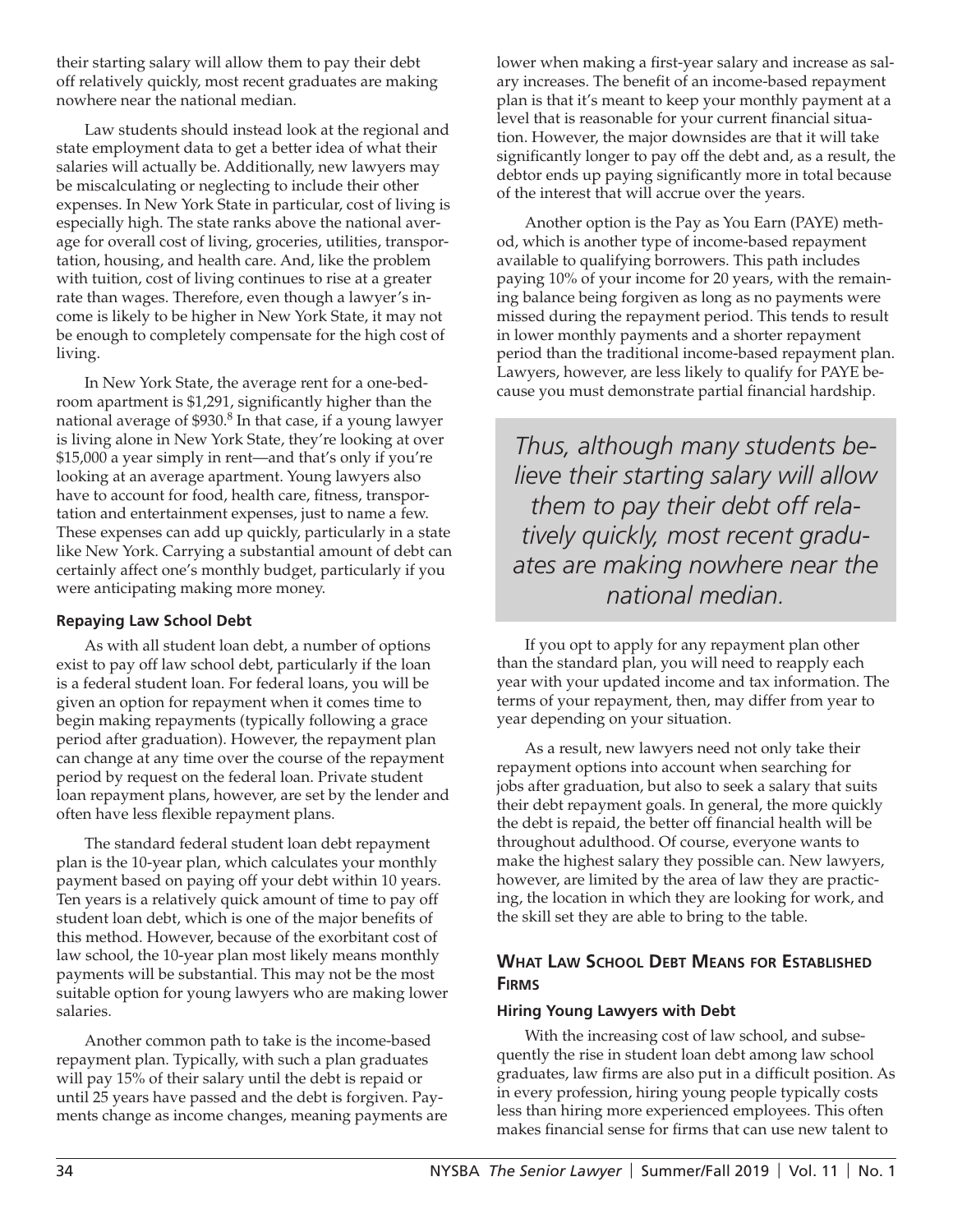fill positions that are appropriate for those just entering the profession but, with new lawyers carrying so much debt, firms may struggle to offer salaries that are sufficient for these first-year associates.

As someone who may be hiring new lawyers, how do you balance the budget of your firm with the salary needs of young people seeking employment? One of the most important considerations when making these decisions is comparing skill and salary demands.

Hiring a lawyer straight out of law school does not always mean hiring someone completely inexperienced. Many recent graduates have gained a great amount of experience even before officially entering the workforce. Additionally, strong academic records can be an indication of a potentially valuable young employee. Therefore, weighing the potential upside of a prospective employee is important when deciding what salary to pay. Are you truly getting an entry-level employee, or are you hiring someone who is already very knowledgeable and who will be able to contribute on a higher level right away? In the case of the latter, you may then be able to offer a more competitive salary that will match the benefit of adding this person to your practice. This could be a win-win for all involved. The young lawyer will be able to pay off his or her loans more easily, and you will have a bright new employee who will have a positive impact on your firm. If you're not able to offer a competitive salary, you may lose them to a firm that can. Offering a lower salary may mean lowering the quality of your candidate pool as well, but that is not always the case.

Also, be aware that if an entry-level employee is asking for a higher salary, you should not automatically assume that it's coming from a place of arrogance, in that he or she believes they're worth more than you're offering. It may, instead, be coming from a place of worry, fearing that they'll be saddled with student loan debt that they're unable to pay or that will take them much of their adult life to get rid of. Of course, asking about student loan debt is too personal for a job interview, but simply noting what law school they listed on their resume should give you an idea of how much their education cost. There is nothing wrong in negotiating salary to include offers to pay down student loan debt.

However, not every firm has the budget to offer these more competitive salaries. If your practice doesn't have much wiggle room in terms of what it can offer strictly in salary, consider what other benefits can be offered to prospective employees. Perhaps your company offers reimbursement for fitness memberships, cell phones, or meals while in the office. Or maybe your company gets deals on tickets to sporting events or shows around town. While these benefits are not the same as offering a higher salary, they can result in savings which can free up funds to be put towards the student loan debt. If you have a prospective employee who is interested in negotiating a

higher salary that you can't provide, emphasize the value of these benefits and how they can help him or her.

In general, tuition and the cost of living are going to continue to rise, and the industry is going to need to respond. If your firm hasn't raised salaries in quite some time, and you're in need of new attorneys, it may be time to consider options that could attract the best candidates with alternatives to salary that do not go beyond your company budget. The notion behind the 2016 salary increase in Big Law was to adapt to the changing landscape of student loan debt and the rise in cost of living. The change is taking hold across the industry, but firms at all levels will need to continue to keep up and that means being creative.

# **When Lawyers Need a Student Loan Debt Lawyer Knowing When to Seek Help**

You don't have to be fresh out of school to be struggling with student loan debt. Unfortunately, student loan debt is a problem that individuals deal with at all different ages and steps in their careers.

The biggest indicator that someone may want to seek professional help for their debt is a feeling of drowning. That feeling typically means that debt has become unmanageable or that it is creeping into other areas of the person's life. Debt has the ability to affect both mental and physical health—spawning the term "crippling debt." If this is the reality, it's time to enlist professional services. In the end, you want your staff with clear heads.

But the feelings surrounding debt don't necessarily need to be that extreme to warrant seeking help. Simply being confused or having questions about debt are also valid reasons to ask for the advice of a professional. Student loan debt is confusing—there are different types of loans and a variety of different options to tackle student loan debt. A debt attorney can simply help navigate through the confusing labyrinth of repaying student loans. A consultation with a student loan debt attorney is also a low-cost benefit to offer to attorneys and staff.

#### **Using Your Connections**

One of the benefits of being a lawyer is the ability to find a lawyer for yourself more easily than the general public. Often, lawyers are well connected to other lawyers, including those who practice other areas of law. Young lawyers may not have had as much time to develop these networks. However, they can turn to the more experienced lawyers in their firms for recommendations. If they are not comfortable asking for a debt lawyer for themselves, they can ask under the guise of recommending to a friend or family member.

The student loan debt crisis doesn't just affect recent graduates. The impact can be felt by all throughout the business world, as employers try to juggle paying new